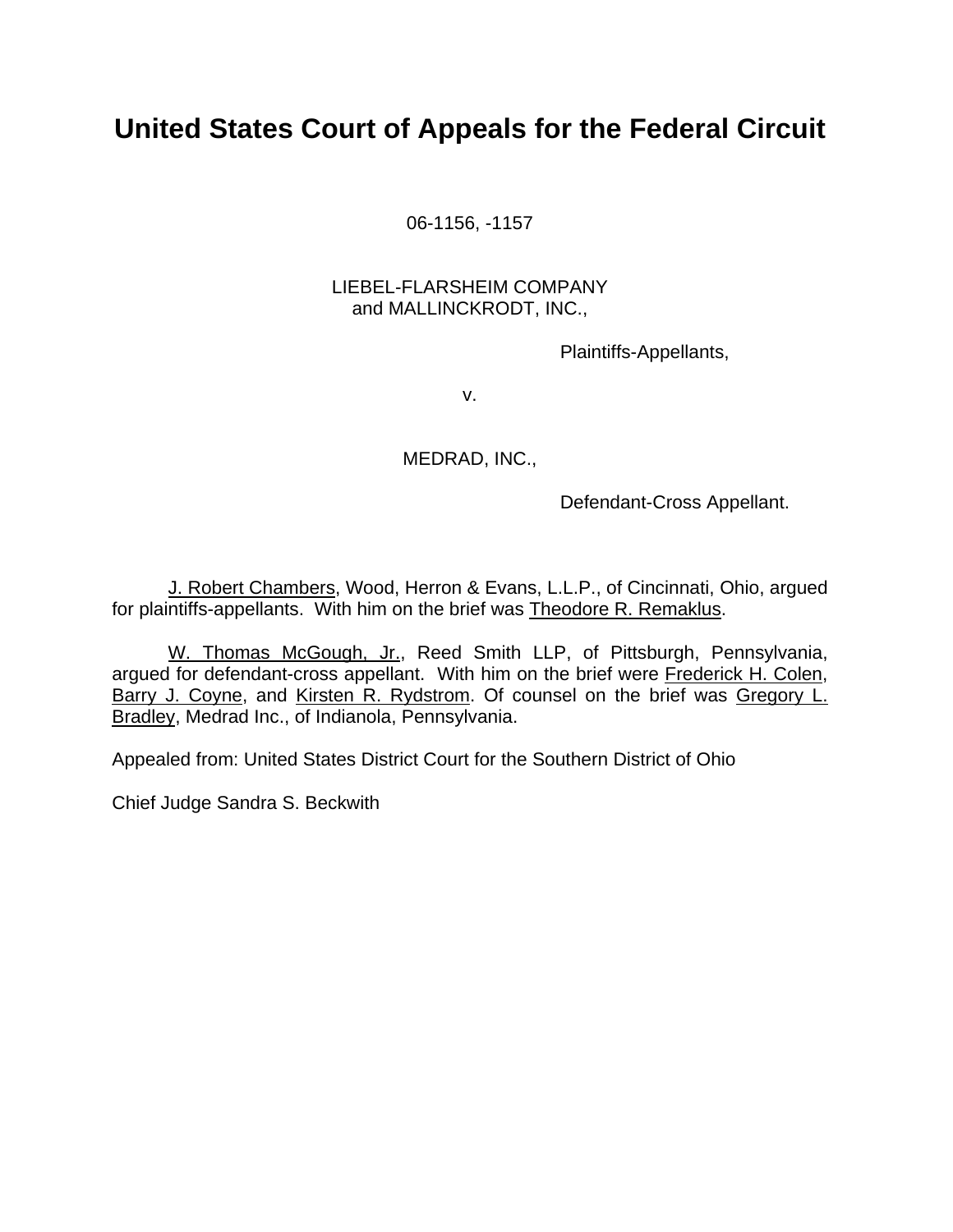# **United States Court of Appeals for the Federal Circuit**

06-1156, -1157

# LIEBEL-FLARSHEIM COMPANY and MALLINCKRODT, INC.,

Plaintiffs-Appellants,

v.

MEDRAD, INC.,

Defendant-Cross Appellant.

DECIDED: March 22, 2007 \_\_\_\_\_\_\_\_\_\_\_\_\_\_\_\_\_\_\_\_

\_\_\_\_\_\_\_\_\_\_\_\_\_\_\_\_\_\_\_\_

Before LOURIE, RADER, and BRYSON, Circuit Judges.

LOURIE, Circuit Judge.

Liebel-Flarsheim Company and Mallinckrodt Inc. (collectively "Liebel") appeal from the decision of the United States District Court for the Southern District of Ohio granting Medrad's motion for summary judgment that four of Liebel's patents are invalid under 35 U.S.C. §§ 112 and 102. Liebel-Flarsheim Co. v. Medrad, Inc., No. 01-CV-98- 858 (S.D. Ohio Oct. 28, 2005). Medrad cross-appeals from the decision of the district court granting Liebel's motion for summary judgment that Medrad infringed the asserted patents and that the inventorship designation on Liebel's patents is correct. Medrad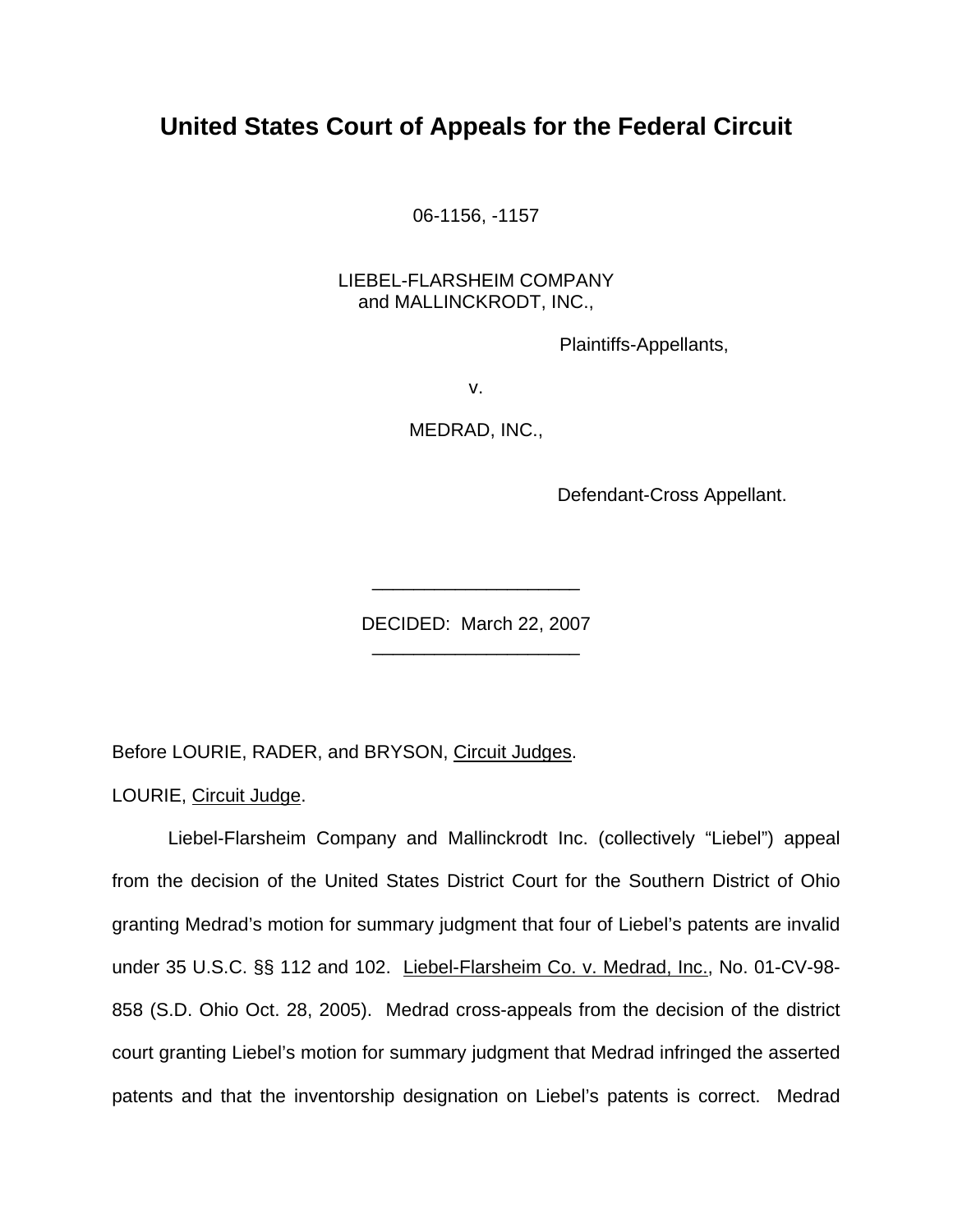also cross-appeals from the holding that the inequitable conduct counterclaim was moot in light of the district court's invalidity rulings. Because we conclude that Liebel's patents are invalid, the front-loading patents for lack of enablement and the syringesensing patents on anticipation, we affirm the district court's judgment of invalidity. As a result, the cross-appeals on infringement and inventorship need not be reached. We also affirm the court's decision that the inequitable conduct counterclaim is presently moot.

#### BACKGROUND

 This is the second time this case has been on appeal in our court. The detailed facts of the case are presented in our previous opinion, and we present here only those facts relevant to this appeal. See Liebel-Flarsheim Co. v. Medrad, Inc., 358 F.3d 898 (Fed. Cir. 2004) ("Liebel I"). This appeal concerns asserted claims of four of Liebel's patents: claims 10, 11, 13, and 16-19 of U.S. Patent 5,456,669; claims 1, 8, 9, 11-13, 15, 16, 18, 22, 27, 28, 30-33, and 34-37 of U.S. Patent 5,658,261; claims 7, 8, 10, and 11 of U.S. Patent 5,662,612; and claims 1, 2, 4, 5, 7, 8, 10, 11, 13, 14, 16, 17, 19, 20, 22, and 23 of U.S. Patent 5,928,197. The '669 and '261 patents (hereinafter the "frontloading patents") share a common specification and are directed to a front-loading fluid injector with a replaceable syringe capable of withstanding high pressures for delivering a contrast agent to a patient. The '612 and '197 patents (hereinafter the "syringesensing patents") also share a common specification and are directed to a computercontrolled injector wherein a motor advances and retracts a plunger located within the syringe.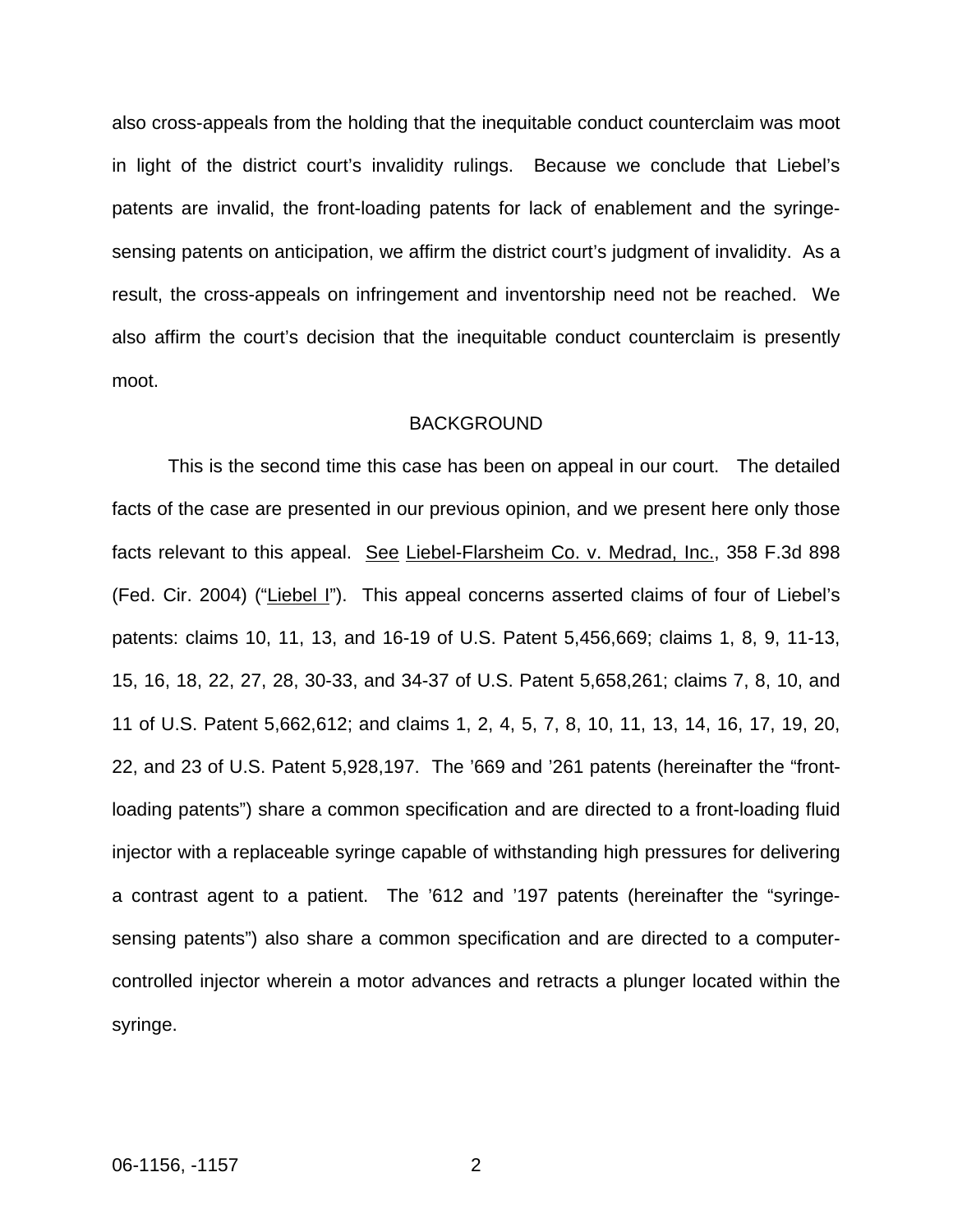With regard to the asserted claims of the front-loading patents, this appeal

challenges the district court's holding of invalidity following our prior claim construction

regarding a pressure jacket. Claim 10 of the '669 patent is representative of the

asserted claims of the front-loading patents and reads as follows:

A method of loading a tubular replacement syringe into a high pressure power injector for injecting fluid into an animal, the method comprising the steps of:

providing a power injector having:

- a syringe receiving opening with a generally circular periphery therein adapted to receive a rearward end of a syringe having a generally circular rim,
- a ram and a motor linked to the ram and operable to reciprocate the ram along a segment of a line projecting through the opening; and providing a hollow tubular syringe that includes:
- a cylindrical body having an axis, a generally circular rim, a rearward end and a closed forward end with a fluid discharge orifice therein, and
- a plunger axially slidable in the body, the syringe body being structurally capable of withstanding, at least from the rim to the orifice, fluid at an operating pressure of at least 100 psi within the interior thereof;

then:

inserting into the opening, by generally rearward axial movement of the syringe, the rearward end of the body;

rotating the syringe in the opening a fraction of a turn to thereby lock the body around the rim to the injector around the periphery of the opening; and

engaging the plunger with the ram;

then:

energizing the motor and thereby driving the ram forward along the line and parallel to the axis to move the plunger axially forward at a programmed speed to inject the fluid at the operating pressure from within the syringe and through the orifice at a programmed rate into the animal.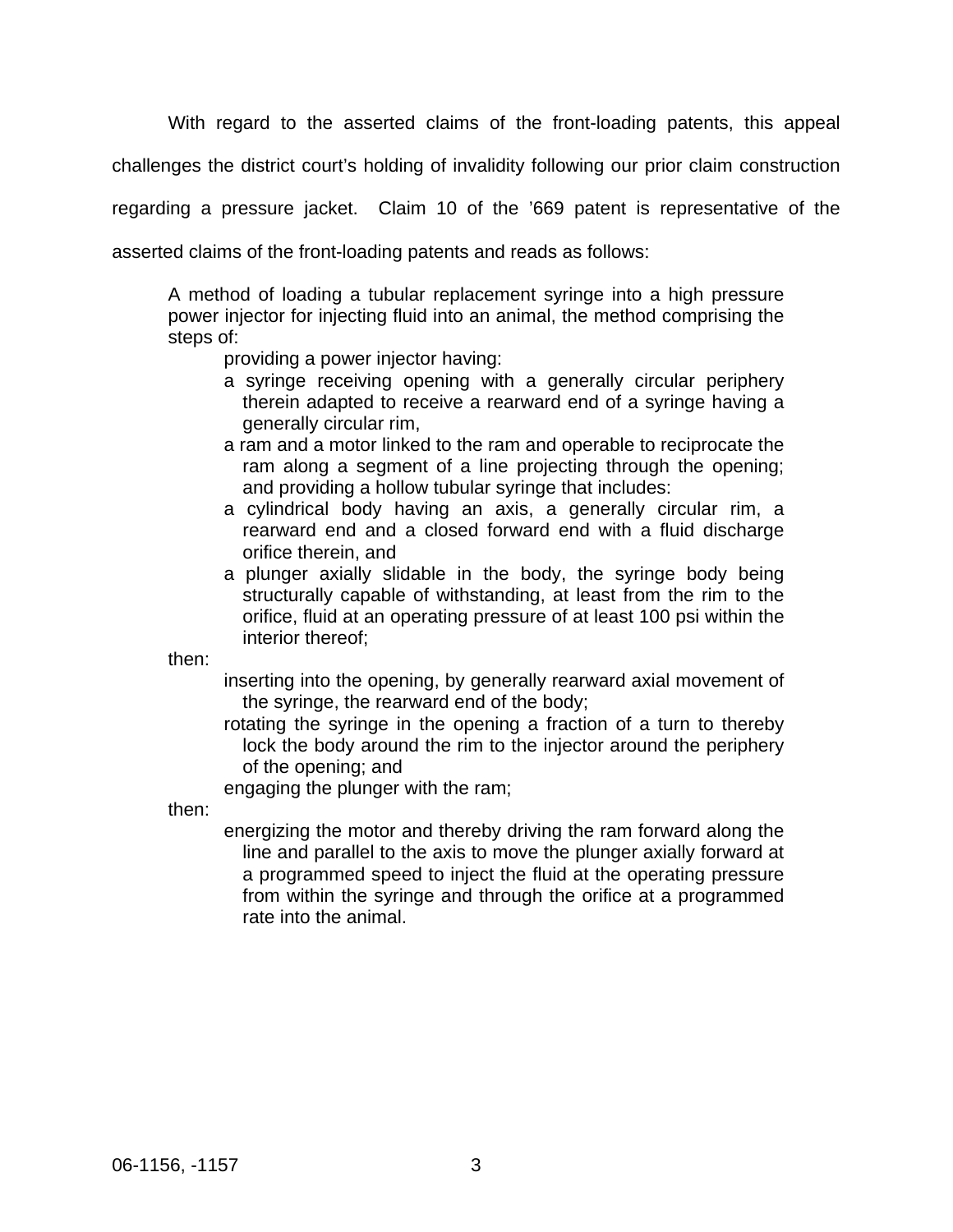'669 patent, col.[1](#page-4-0)5 II.17-50. The claims in the originally-filed application<sup>1</sup> explicitly recited a pressure jacket in front of the syringe receiving opening. During the prosecution of the front-loading patents, Liebel removed all references in the claims to a pressure jacket. Medrad asserted, and the district court agreed, that during the prosecution of the front-loading patents, the applicants became aware of Medrad's jacketless injector system and then deleted all references to a pressure jacket in the asserted claims in order to encompass Medrad's injector within the scope of the claims. The examiner allowed the claims, and the claims as issued do not contain an explicit recitation of a pressure jacket.

Even though the claims do not expressly recite a pressure jacket, the district court initially construed the asserted claims of the front-loading patents as requiring a pressure jacket. Based on that construction, the district court granted summary judgment of noninfringement in favor of Medrad because Medrad's accused devices do not contain a pressure jacket.

In the first appeal to this court, we reversed the district court's claim construction and determined that the asserted claims of the front-loading patents do not require a pressure jacket. We first considered the language of the claims and observed that neither claim 10 of the '669 patent nor any of the other asserted claims expressly mentions a pressure jacket. We further rejected the district court's conclusion that the term "opening" in independent claim 10 of the '669 patent must be limited to an opening in a pressure jacket. We then considered the specification and determined that,

<span id="page-4-0"></span> <sup>1</sup> <sup>1</sup> In 1991, Liebel filed Application Serial No. 07/712,110, which issued as U.S. Patent 5,300,031. The claims of the '031 patent include a pressure jacket limitation. The '669 and '261 patents, which do not recite a pressure jacket limitation, resulted from continuation applications, claiming priority from the '110 application.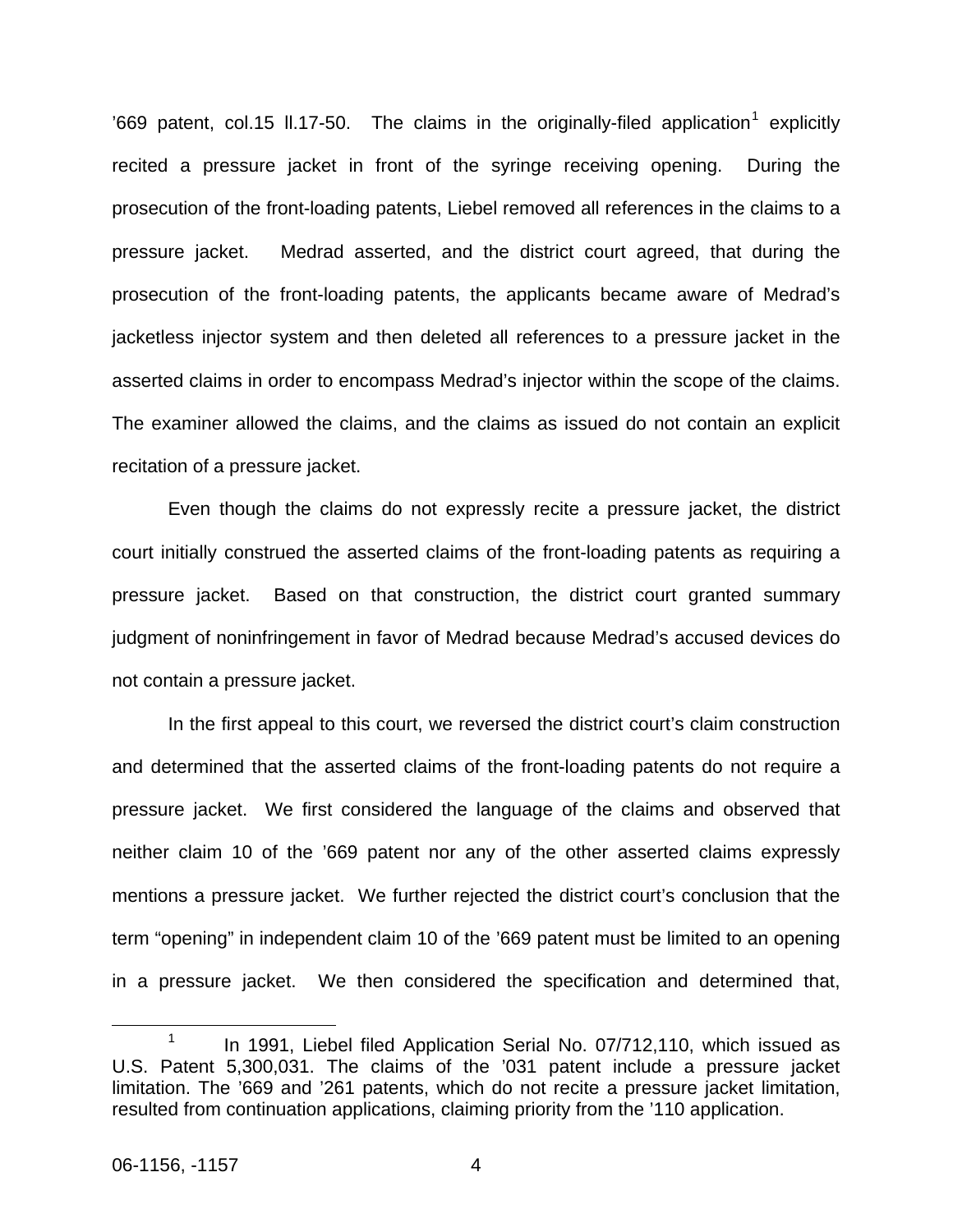although all the described embodiments include a pressure jacket, the disclosure did not clearly disavow embodiments lacking a pressure jacket. We also observed that the prosecution history indicates that the asserted claims purposefully did not include a pressure jacket limitation in order to cover devices that lacked a pressure jacket. In light of the intrinsic evidence, we declined to limit the claims to require a pressure jacket. Although Medrad argued that we should construe the claims narrowly to preserve their validity, we declined to do so, stating that the question of validity was a separate issue that could be addressed on remand. Liebel I, 383 F.3d at 912.

On remand and in light of our claim construction, the district court concluded that Medrad's devices did infringe the asserted claims of the front-loading patents, but that those claims were invalid for lack of compliance with the written description and enablement requirements of the statute. The district court reasoned that the claims were invalid for lack of written description because the specification does not describe a jacketless injector. The court noted that the written description of the invention is directed to the improvement of "loading and unloading a syringe given the constraints presented by the pressure jacket."

The district court also concluded that the asserted claims were invalid for lack of enablement after considering the specification and the factors set forth in In re Wands, 858 F.2d 731 (Fed. Cir. 1988). The court observed that a pressure jacket was necessary to "maintain the integrity of the syringe housing against pressures the syringe encounters during operation of the injector." The court further noted that the inventors themselves testified as to the importance of the pressure jacket around the syringe and that the experiments with and testing of jacketless systems were unsuccessful. The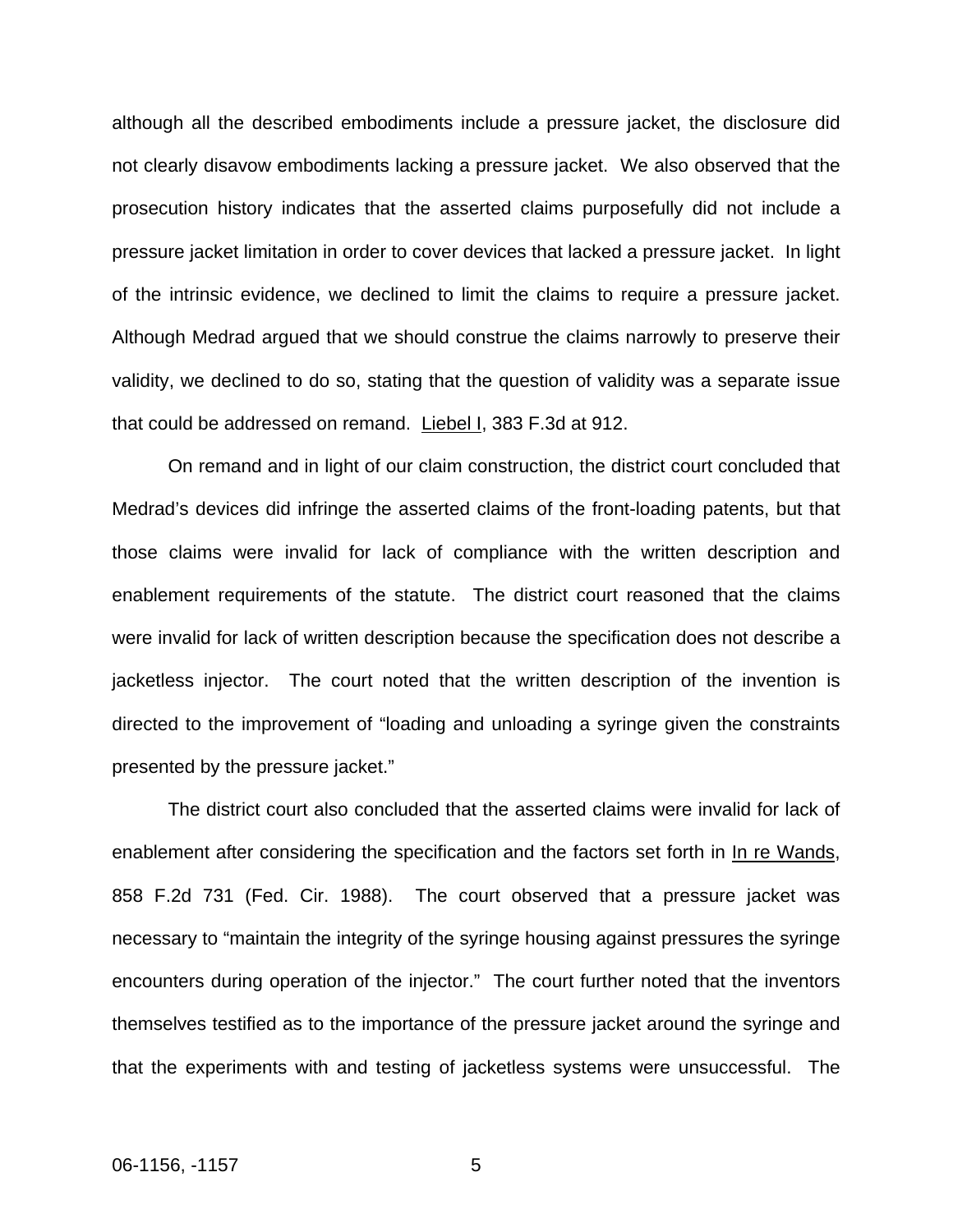court also relied on testimony of Liebel's engineers that a jacketless system was not a mere design option and that one skilled in the art would not know how to make a jacketless system. The court further found that no prototypes of a jacketless injector had been made or described at the time of filing, and that the state of the art was such that a jacketless system with a disposable syringe would have been a "true innovation." Thus, the court concluded that Medrad had proffered clear and convincing evidence that

the specification does not satisfy the written description and enablement requirements.

 With respect to the syringe-sensing patents, this appeal challenges the holding of invalidity following our construction of the term "physical indicia" and its relationship to the properties of the syringe. Claim 7 of the '612 patent is representative of the

asserted claims of the syringe-sensing patents and reads as follows:

An injector of the type having a motor which advances and retracts a plunger located within a syringe toward and away from a nozzle located at a distal end of the syringe to inject fluid into or out of an animal subject, adapted for use with syringe assemblies which have differing capacities, comprising:

- a detector located proximate to a syringe installed on said injector for detecting a physical indicia [sic] on said syringe related to the capacity of said syringe, and generating an electrical signal representative of said physical indicia, and
- a control circuit which causes said motor to move and tracks the location of said motor while moving said motor, wherein said control circuit computes the location of a plunger within said syringe relative to an end of said syringe, by relating said electrical signal to the tracked location of said motor.

'612 patent, col.18 ll.36-52 (emphases added). The remaining asserted claims of the '197 and '612 patents differ from representative claim 7 of the '612 patent in that some are directed to a method of controlling an injector (claims 4, 5, 10, 11, 16, 17, 22, and 23 of the '197 patent and claim 10 of the '612 patent), and some are dependent claims that recite the additional limitation of ceasing motion of the motor and plunger when the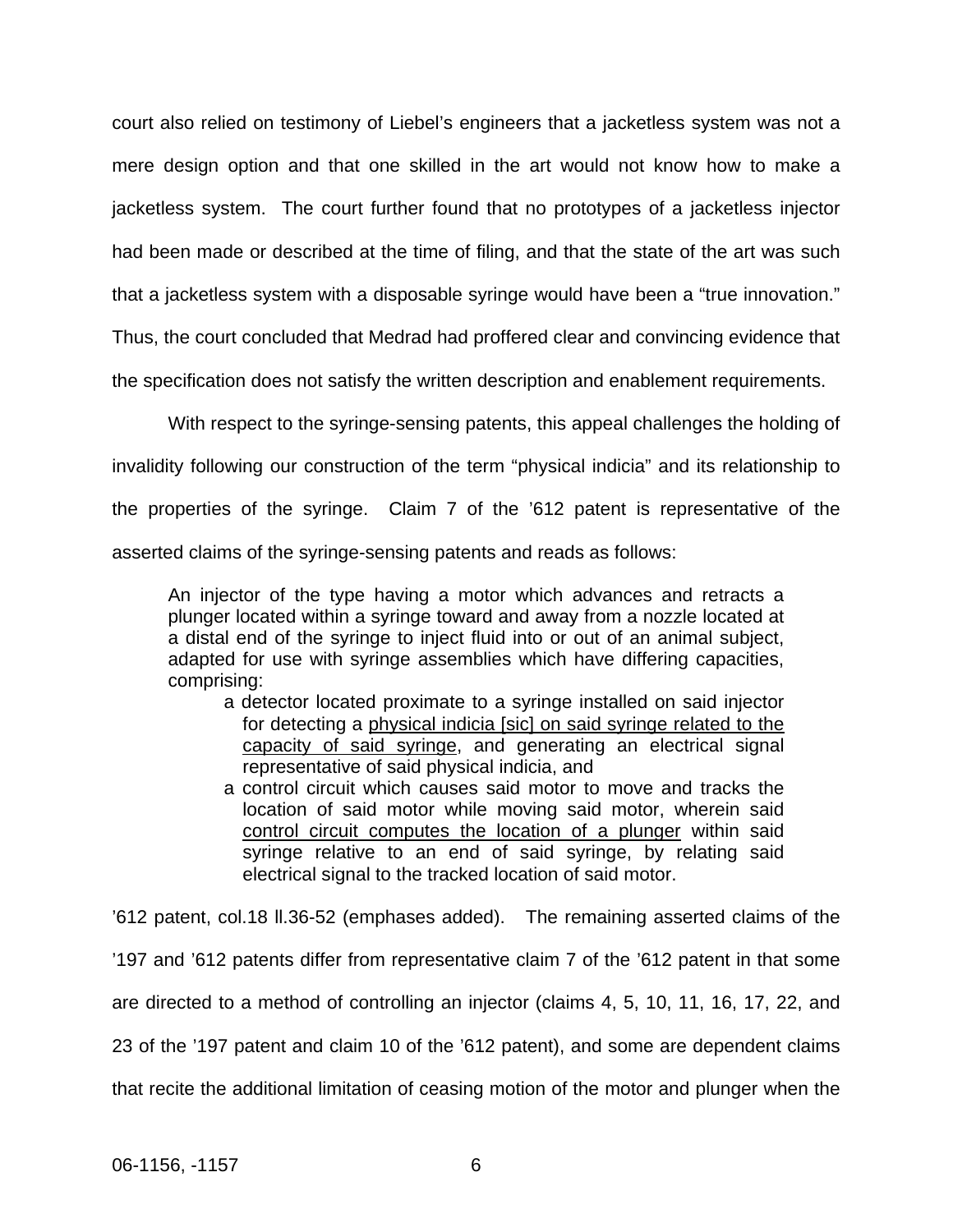plunger or ram connected to the plunger has reached the end of the syringe (claims 2, 5, 8, 11, 14, 17, 20, and 23 of the '197 patent and claims 8 and 11 of the '612 patent). In addition, the asserted claims of the syringe-sensing patents recite physical indicia related to properties of the syringe other than the "capacity of said syringe" as recited in representative claim 7 of the '612 patent. Such properties include the distance of the plunger or ram coupled to the plunger from an end of the syringe (claims 1, 4, 13, and 16 of the '197 patent), the range of travel of an injector ram coupled to the plunger (claims 19 and 22 of the '197 patent), and the amount of fluid in the syringe (claims 7 and 10 of the '197 patent).

In its claim construction prior to our decision in Liebel I, the district court had considered the meaning of the term "physical indicia." It disagreed with Medrad that the term should be limited to indicia representing the length of the extender. The court determined that the claim language was broader than Medrad's proposed construction because the claims recited syringe properties other than the length of the extender.

 On appeal, in Liebel I, Medrad had argued that we should construe the term "physical indicia" to be limited to features that indicate the length of the extender. Liebel I, 358 F.3d at 912. After considering the language of the claims, the specification, and the prosecution history, we determined that the district court correctly concluded that the term "physical indicia" is not limited to indicia related to the length of an extender. Id. at 914. We again stated that we would not construe the claims narrowly because of invalidity concerns, and that the issue of invalidity could be addressed on remand. Id.

On remand and in light of our construction, the district court determined that Medrad's accused device did infringe the asserted claims of the syringe-sensing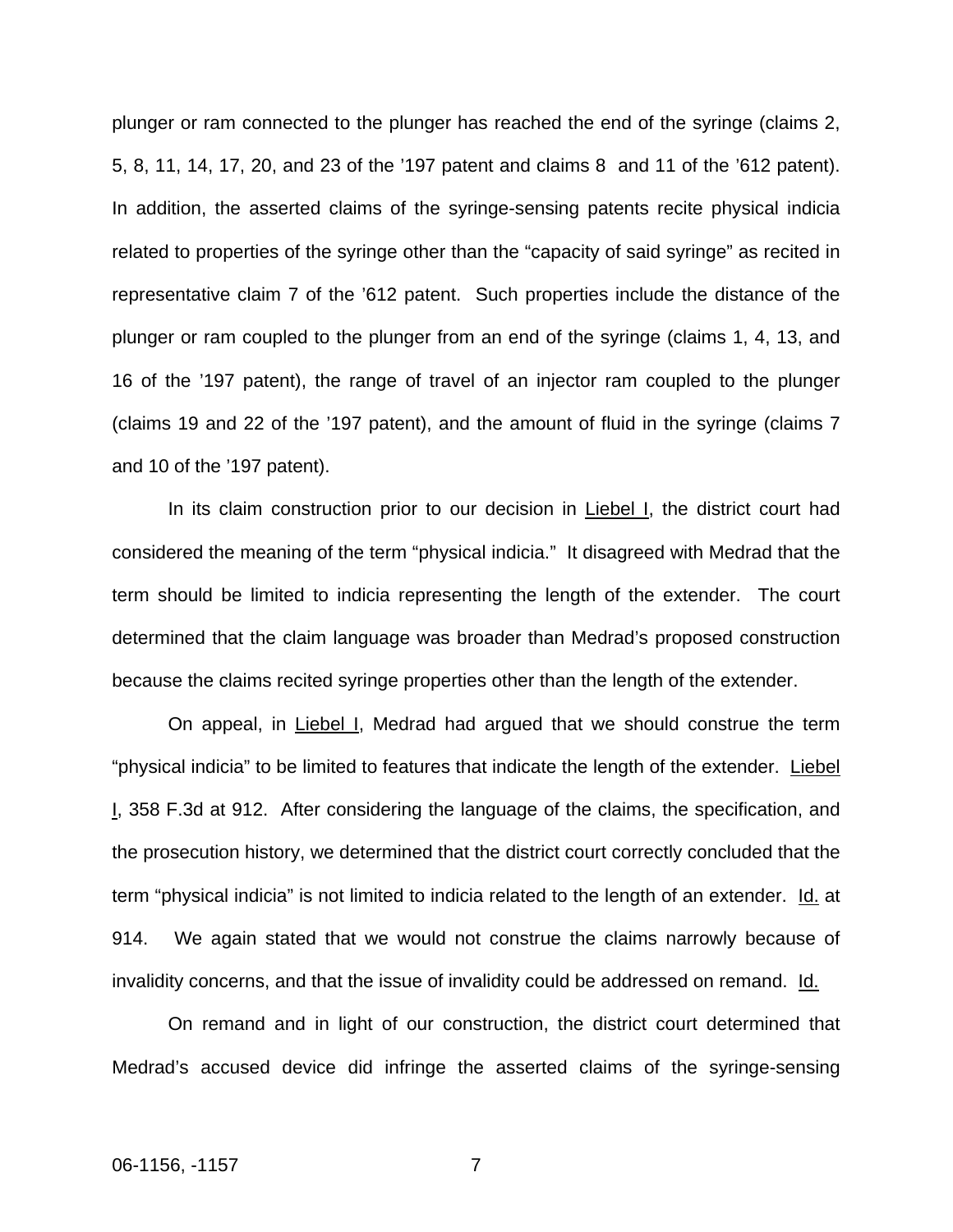patents, but that those claims were invalid for failure to comply with the requirements of § 112 and because of anticipation by Medrad's U.S. Patent 5,383,858. With regard to written description, the district court stated that there was "nothing in the written description that describes an invention for detecting indicia (e.g., 'a tangible mark') on the syringe–other than the limited, alternative reference to physical indicia relating to the length of the extender." The district court noted that the preferred embodiment "teaches that it is the injector's face plate, which is removable and interchangeable, that is 'detected' by a sensor, which in turn tells the circuit board the size of the syringe installed." The court also observed that the written description and enablement requirements often rise and fall together and determined that the asserted claims of the front-loading patents "are of a far greater scope than [Liebel's] specification of what it invented or possessed when it filed its application." The court concluded that the specification failed to fulfill both the written description and enablement requirements set forth in § 112, ¶ 1.

 With regard to anticipation, the court found that even if it had concluded that Liebel's patents were not invalid under § 112, the asserted claims of the syringesensing patents were anticipated by the prior art '858 patent. The court found that the '858 patent clearly describes an indicator mechanism for injecting fluid from a syringe into a patient, and that mechanism includes an injector controller and a sensor. The court further determined that the '858 patent discloses "physical indicia" by describing the use of a bar code or another readable device on the syringe that stores information about the syringe and that can be read by a sensor. The court determined that the only difference between the asserted claims of the syringe-sensing patents and the invention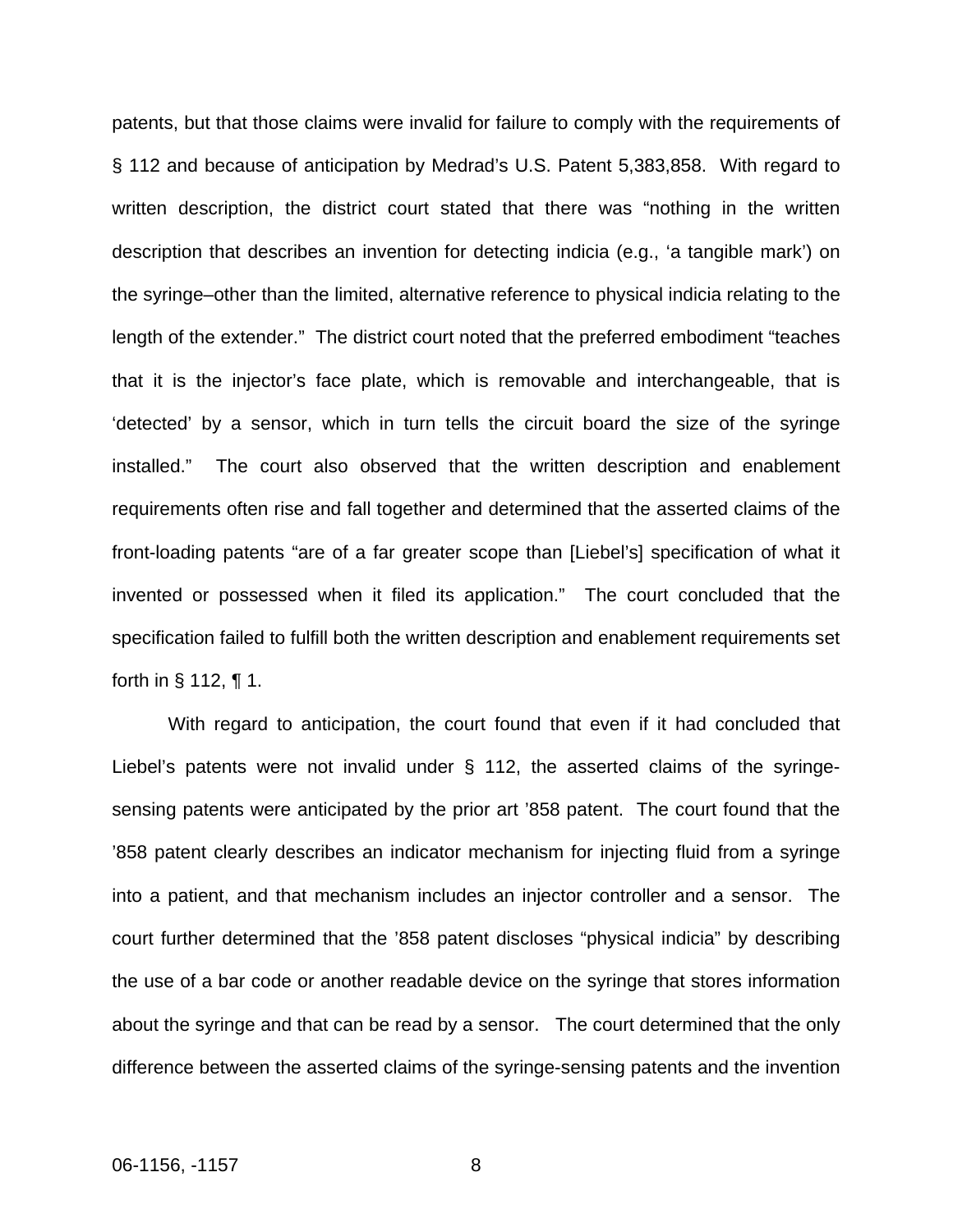disclosed in the '858 patent was the description of the types of indicia detected. For example, the '858 patent describes that the bar code on the syringe can include information relating to the "dimensions" of the syringe, whereas the asserted claims recite the "capacity" of the syringe. The court found that these were "semantic differences" that did not affect its conclusion of anticipation. Hence, the court concluded that the '858 patent anticipates the syringe-sensing patents.

 In a separate order, the district court considered whether the inventorship designated on the patents was correct, and granted Liebel's motion for partial summary judgment that it was correct. The court determined that the alleged omitted inventor, Kelly, did not contribute to the conception of the design and thus was not properly a coinventor. The court found that the evidence established that Kelly only attended "brainstorming" sessions, but that there was no clear and convincing evidence of his being an inventor.

 The court further determined, after resolving the invalidity motions, that Medrad's inequitable conduct claim was moot in light of its invalidity rulings.

Liebel timely appealed, and Medrad cross-appealed. We have jurisdiction pursuant to 28 U.S.C. § 1295(a)(1).

#### **DISCUSSION**

We review the district court's grant of summary judgment <u>de novo</u>, reapplying the standard applicable at the district court. See Rodime PLC v. Seagate Tech., Inc., 174 F.3d 1294, 1301 (Fed. Cir. 1999). Summary judgment is appropriate "if the pleadings, depositions, answers to interrogatories, and admission on file, together with the affidavits, if any, show that there is no genuine issue as to any material fact and that the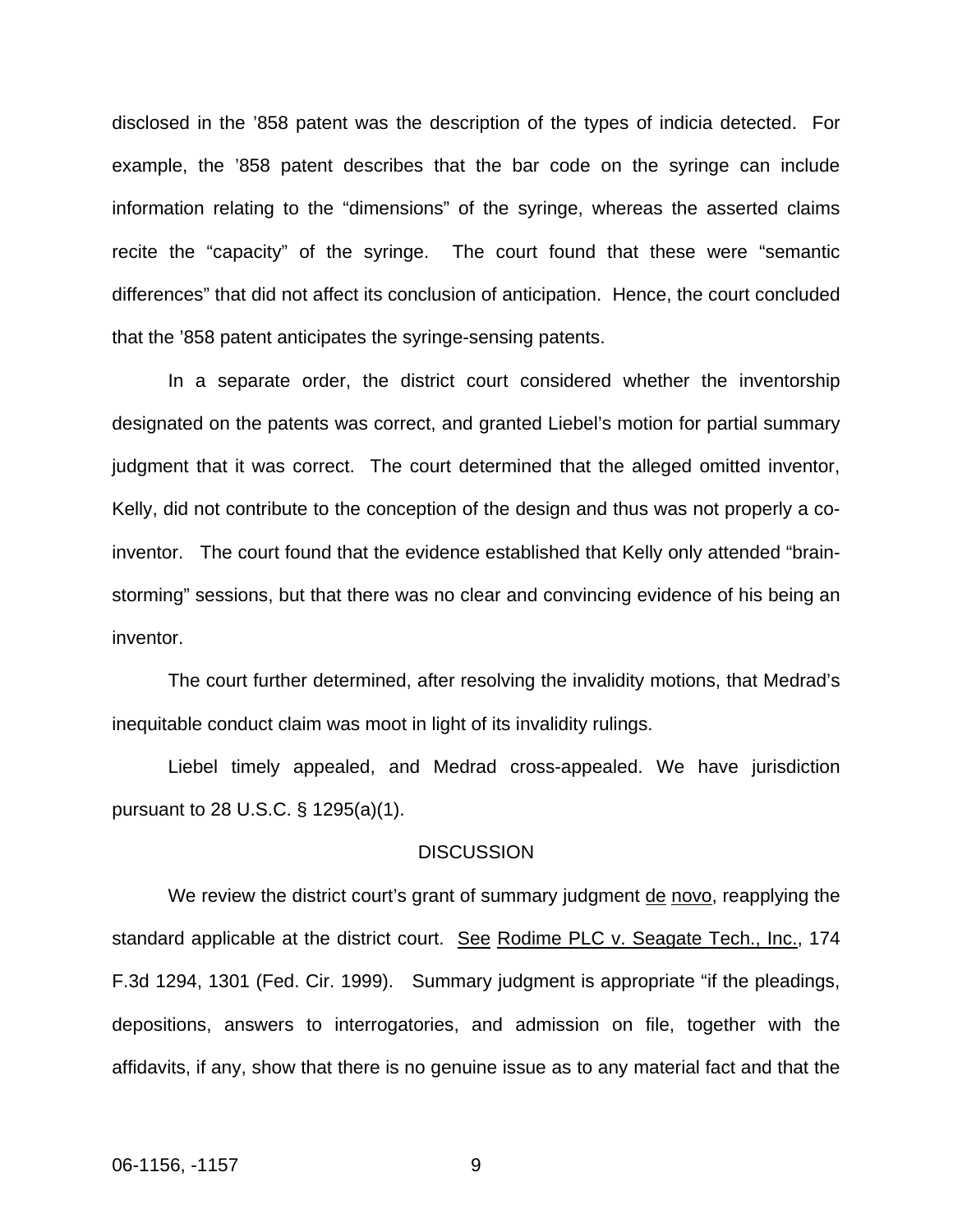moving party is entitled to judgment as a matter of law." Fed. R. Civ. P. 56(c). In addition, in deciding a motion for summary judgment, "[t]he evidence of the nonmovant is to be believed, and all justifiable inferences are to be drawn in his favor." Anderson v. Liberty Lobby, Inc., 477 U.S. 242, 255 (1986). Whether a claim satisfies the enablement requirement of 35 U.S.C. § 112, ¶ 1 is a question of law. Invitrogen Corp. v. Clontech Labs. Inc., 429 F.3d 1052, 1070 (Fed. Cir. 2005). Anticipation is a question of fact, but validity is a question of law. Atofina v. Great Lakes Chem. Corp., 441 F.3d 991, 995 (Fed. Cir. 2006). Because a patent is presumed to be valid, the evidentiary burden to show facts supporting a conclusion of invalidity is one of clear and convincing evidence. AK Steel Corp. v. Sollac & Ugine, 344 F.3d 1234, 1238-39 (Fed. Cir. 2003).

#### A. The Front-Loading '669 and '261 Patents

 On appeal, Liebel argues that the court erred in determining that the asserted claims of the front-loading patents are invalid for lack of written description and enablement. With regard to enablement, Liebel contends that the court erroneously considered whether an injector without a pressure jacket was enabled, rather than limiting its inquiry to whether an injector with a pressure jacket was enabled, as it clearly was. Liebel points out that the asserted claims do not recite or require the absence of a pressure jacket and the court improperly focused on such an embodiment. Because it is undisputed that Liebel provided an enabling disclosure of what it calls its preferred embodiment, viz., an injector with a pressure jacket, Liebel asserts that the court should have held that the disclosure was enabling for the full scope of the claims. Liebel further asserts that the court erred in concluding, after considering the Wands factors, that undue experimentation would be required to practice the claimed invention without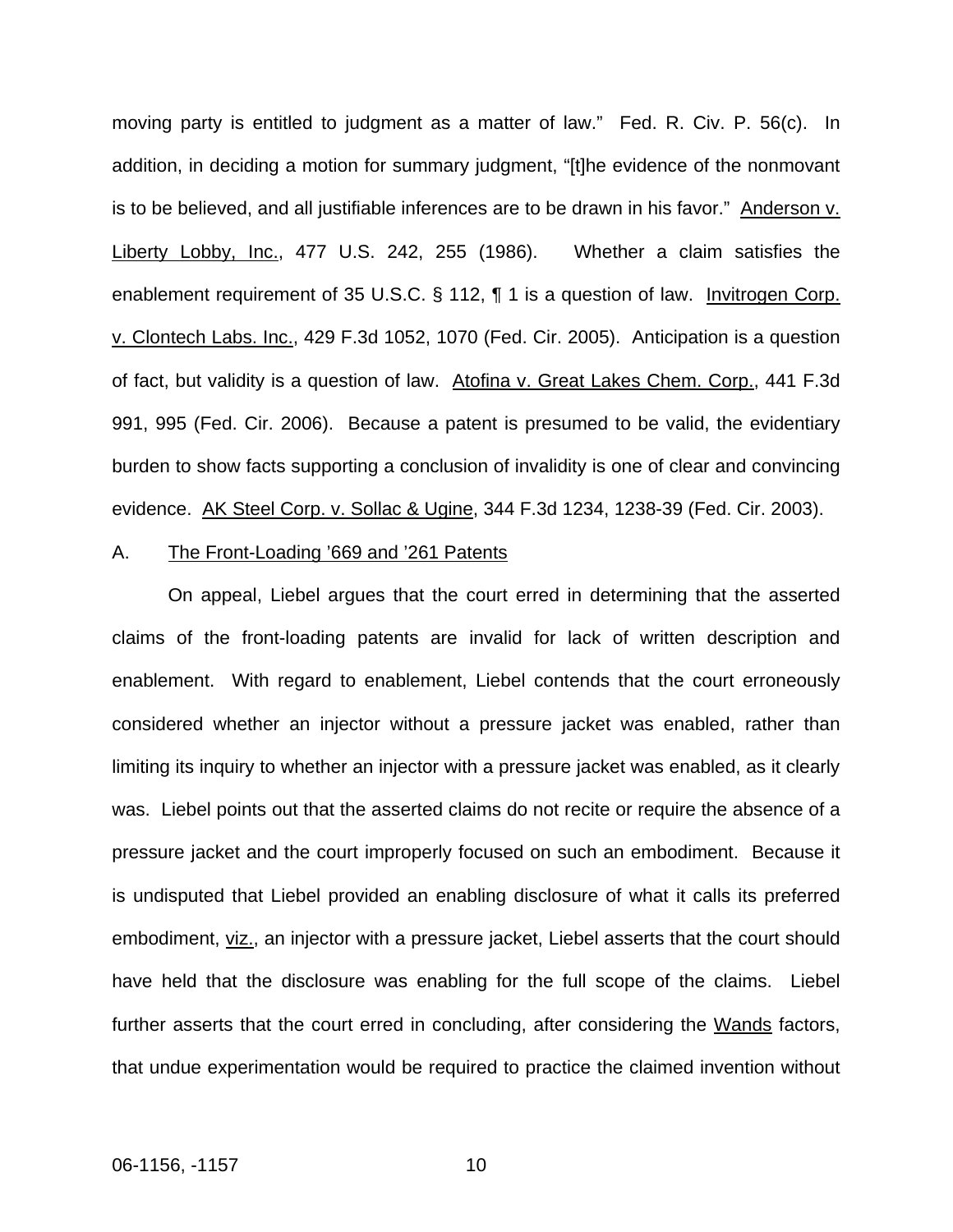a pressure jacket. According to Liebel, the testimony that the court relied upon only showed that additional work, not undue experimentation, was required to develop an injector without a pressure jacket. Liebel also ascribes error to the court's consideration of various other pieces of testimony as support for its determination that producing the invention without a pressure jacket would require undue experimentation.

 Medrad responds that the district court correctly determined that, under our claim construction, the asserted claims are invalid for lack of enablement. Medrad argues that the court was correct in determining that the full scope of the invention, including the injector without a pressure jacket, is not enabled. According to Medrad, although every embodiment of a claim does not need to be disclosed in the specification, the disclosure must teach the full range of embodiments in order for the claims to be enabled, and here the disclosure does not teach an injector without a pressure jacket. According to Medrad, consideration of the Wands factors also supports a determination that the asserted claims are not enabled. Medrad observes that Liebel's own inventors admitted that they could not produce a successful pressure-jacketless system and that that was compelling evidence of lack of enablement. Medrad also cites other testimony that supports a finding of undue experimentation.

We agree with Medrad that the district court correctly determined that the asserted claims of the front-loading patents are invalid for lack of enablement. The enablement requirement is set forth in 35 U.S.C. § 112, ¶ 1 and provides in pertinent part that the specification shall describe "the manner and process of making and using [the invention], in such full, clear, concise, and exact terms as to enable any person skilled in the art to which it pertains, or with which it is most nearly connected, to make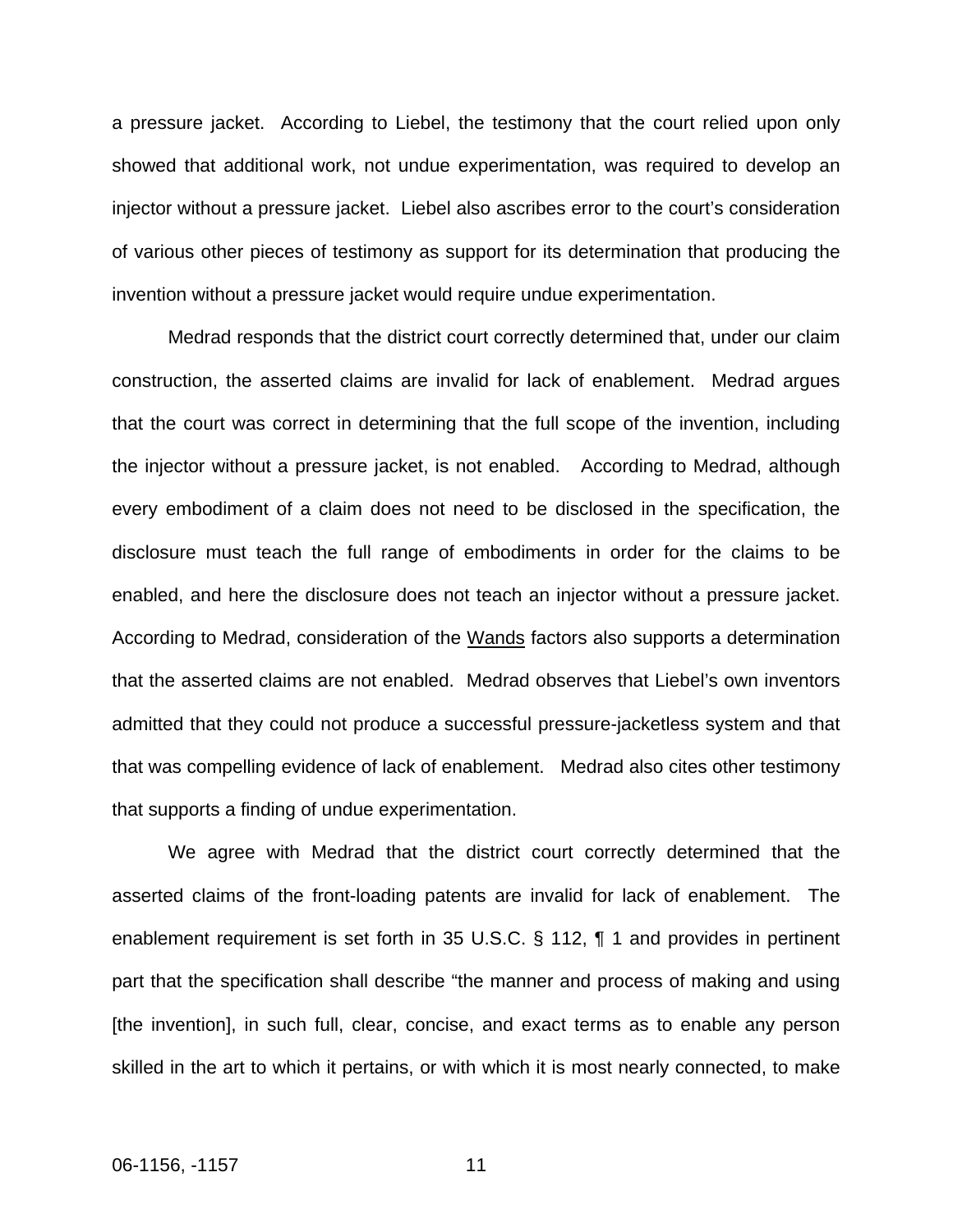and use the [invention]." We have stated that the "enablement requirement is satisfied when one skilled in the art, after reading the specification, could practice the claimed invention without undue experimentation." AK Steel, 344 F.3d at 1244; see also Wands, 858 F.2d at 736-37.

We have previously construed the claims of the front-loading patents such that they are not limited to an injector with a pressure jacket, and therefore the full scope of the claimed inventions includes injectors with and without a pressure jacket. That full scope must be enabled, and the district court was correct that it was not enabled.

Turning first to consideration of the specification, we find that nowhere does the specification describe an injector with a disposable syringe without a pressure jacket. In fact, the specification teaches away from such an invention. In the "Background of the Invention," the specification describes general injectors and explains that during the injection phase, a plunger is driven forward and pressure develops in the syringe, ranging from 25 psi to over 1000 psi. Without a pressure jacket, syringes that are able to withstand such high pressures are "expensive and therefore impractical where the syringes are to be disposable. Accordingly, many such injectors . . . have been provided with pressure jackets fixed to the injector units and into which the syringes are inserted." '669 patent, col.1 ll.23-31. The specification thus teaches away from a disposable syringe without a pressure jacket by stating that such syringes are "impractical." As we have held previously, where the specification teaches against a purported aspect of an invention, such a teaching "is itself evidence that at least a significant amount of experimentation would have been necessary to practice the claimed invention." AK Steel, 344 F.3d at 1244. Moreover, consideration of the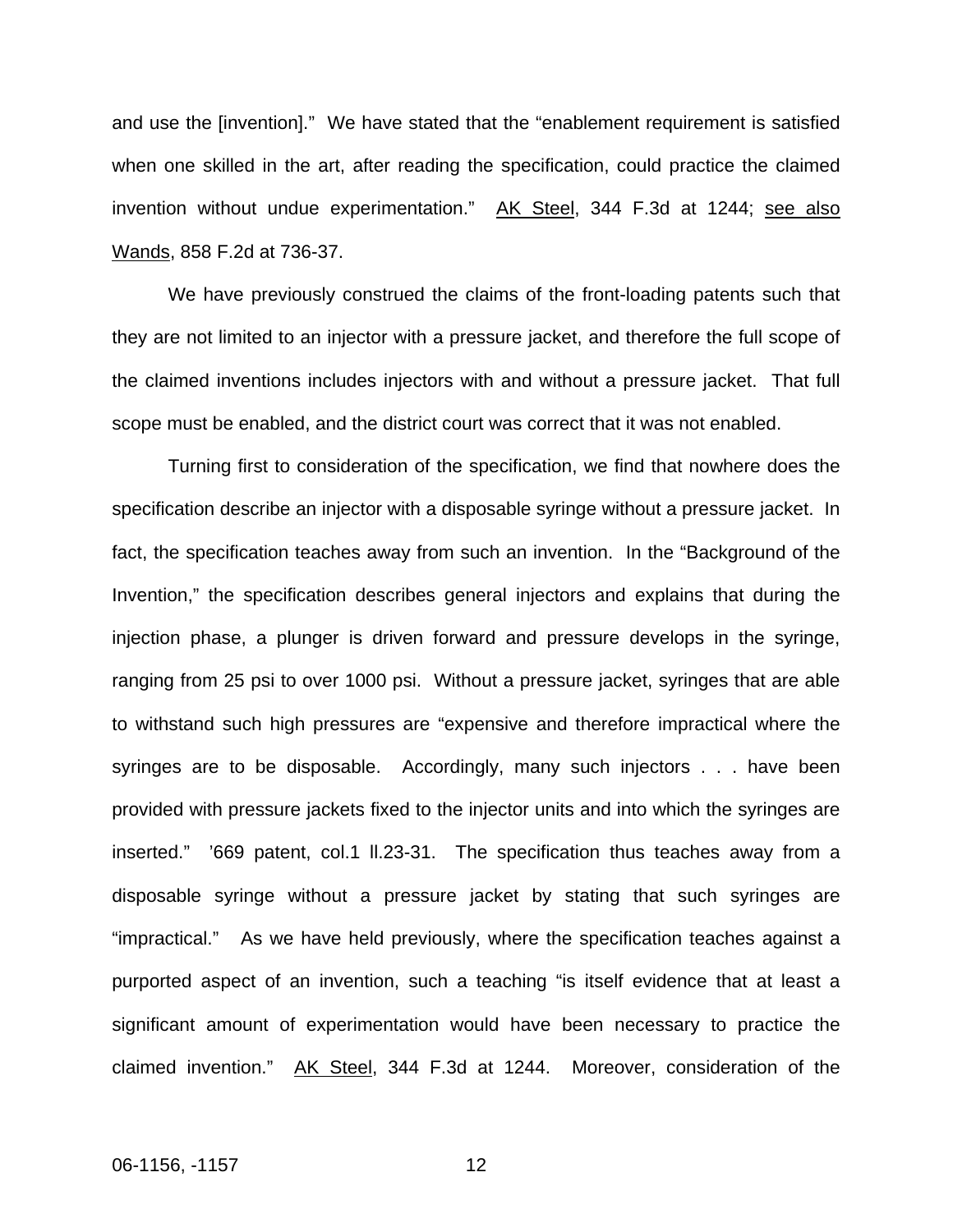remainder of the specification reveals that there is no guidance or suggestion of how to make or use a disposable syringe for high pressure use without a pressure jacket. All the figures in the patents depict a pressure jacket and all discussion of them refers to the pressure jacket.

Furthermore, consideration of the testimonial evidence presented supports a conclusion that no genuine issue of material fact exists as to whether undue experimentation would have been required to make and use the injector without a pressure jacket. The inventors admitted that they tried unsuccessfully to produce a pressure-jacketless system and that producing such a system would have required more experimentation and testing. The inventors decided not to pursue such a system because it was "too risky." The district court relied on various statements in the record by the inventors that testing of a syringe without a pressure jacket proved unsuccessful and that the inventors were not aware of any other similar testing being conducted at that time. Moreover, there was no indication of any prototype of a pressure-jacketless injector having been made.

Liebel argues that language in Spectra-Physics, Inc. v. Coherent, Inc., 827 F.2d 1524 (Fed. Cir. 1987), that states that if an invention pertains to an art where the results are predictable, e.g., in the mechanical arts, then disclosure of a single embodiment can enable a broad claim, supports its position. Liebel asserts that because the specification enables one mode of making and using the invention in its preferred embodiment, viz., an injector with a pressure jacket, the enablement requirement is satisfied and the inquiry should end there. See Engle Indus., Inc. v. Lockformer Co., 946 F.2d 1528 (Fed. Cir. 1991).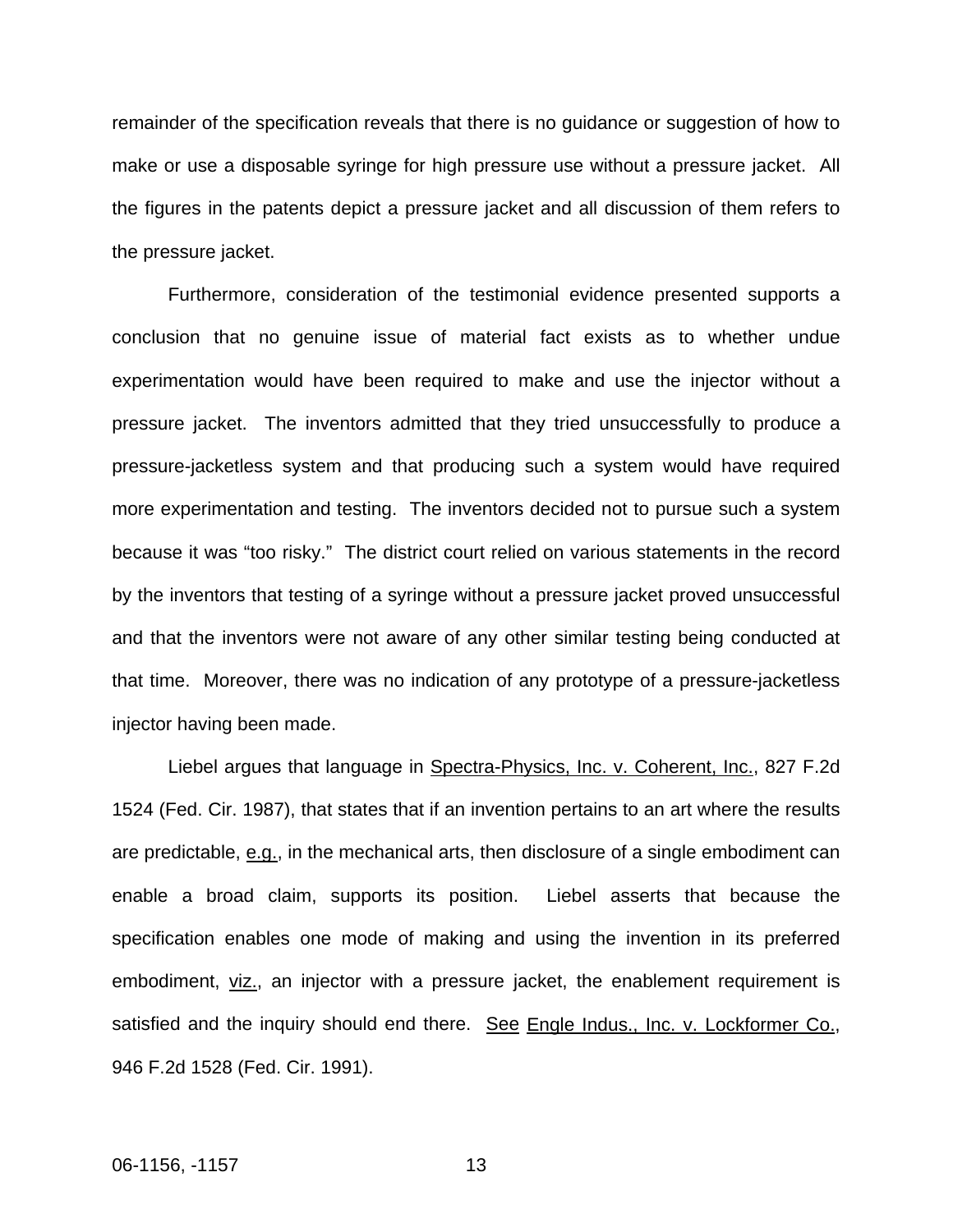Liebel's reliance on Spectra-Physics is misplaced. In that case, the specification disclosed different "attachment means" for making the claimed invention such as molymanganese brazing and pulse-soldering, but failed to disclose the best attachment means known to the inventors. We held that the asserted claims of the patent were invalid for failure to comply with the best mode requirement of § 112, even though the specification enabled the practice of the claims. We did note that the specifications of other patents identified TiCuSil brazing as a suitable alternative attachment technique and thus that the asserted patent's failure to mention TiCuSil brazing as an attachment means was "not fatal to enablement under § 112." Spectra-Physics, 827 F.2d at 1533. Indeed, in that case, disclosure of one attachment means permitted one skilled in the art to make and use the invention as broadly as it was claimed, which included other attachment means known to one of ordinary skill in the art. In contrast, in this case, disclosure of an injector system with a pressure jacket does not permit one skilled in the art to make and use the invention as broadly as it was claimed, including without a pressure jacket.

The facts of this case are, in fact, more analogous to AK Steel than to Spectra-Physics. In AK Steel, the patentee argued, as it does here, that the patent disclosed several embodiments within the properly construed claim, and that the specification need not teach the full claimed scope in order for the claims to be enabled. 344 F.3d at 1243. The claims in AK Steel read on steel strips containing either a Type 1 or a Type 2 aluminum coating. The specification clearly described only Type 2 aluminum coating. We stated, however, that "as part of the quid pro quo of the patent bargain, the applicant's specification must enable one of ordinary skill in the art to practice the full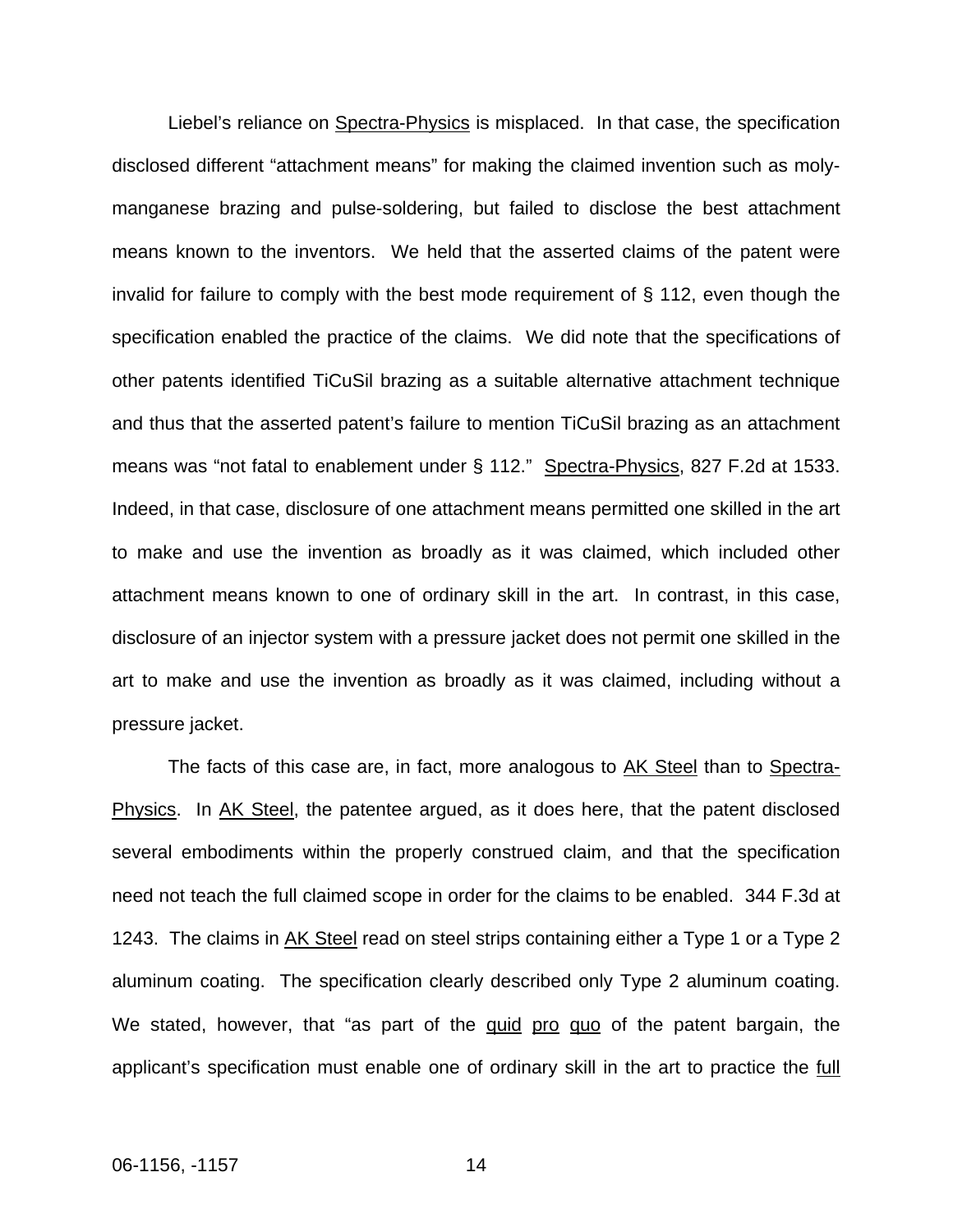scope of the claimed invention." Id. at 1244 (latter emphasis added). We explained that the specification need not necessarily describe how to make and use every embodiment of the invention "because the artisan's knowledge of the prior art and routine experimentation can often fill in the gaps." Id. However, because the full scope of the claims included both Type 1 and Type 2 aluminum coating, the relevant inquiry became whether one skilled in the art would have been able to make and use a steel strip containing a Type 1 aluminum coating at the time of the patent's effective filing date. Id. We held that the specification taught against using a Type 1 aluminum coating, and therefore that the claims were invalid for lack of enablement.

Similarly, in this case, the asserted claims read on, and the full scope of the claimed invention includes, an injector system with and without a pressure jacket. There must be "reasonable enablement of the scope of the range" which, in this case, includes both injector systems with and without a pressure jacket. Id.

The specification's reference that teaches away from an injector system with a disposable syringe without a pressure jacket, combined with the testimonial evidence that such a system could not have been produced at the time of filing, supports the district court's conclusion that the specification fails to fulfill the enablement requirement of § 112. Because we are resolving this issue on the enablement ground, we do not need to consider the written description holding of invalidity.

The irony of this situation is that Liebel successfully pressed to have its claims include a jacketless system, but, having won that battle, it then had to show that such a claim was fully enabled, a challenge it could not meet. The motto, "beware of what one asks for," might be applicable here.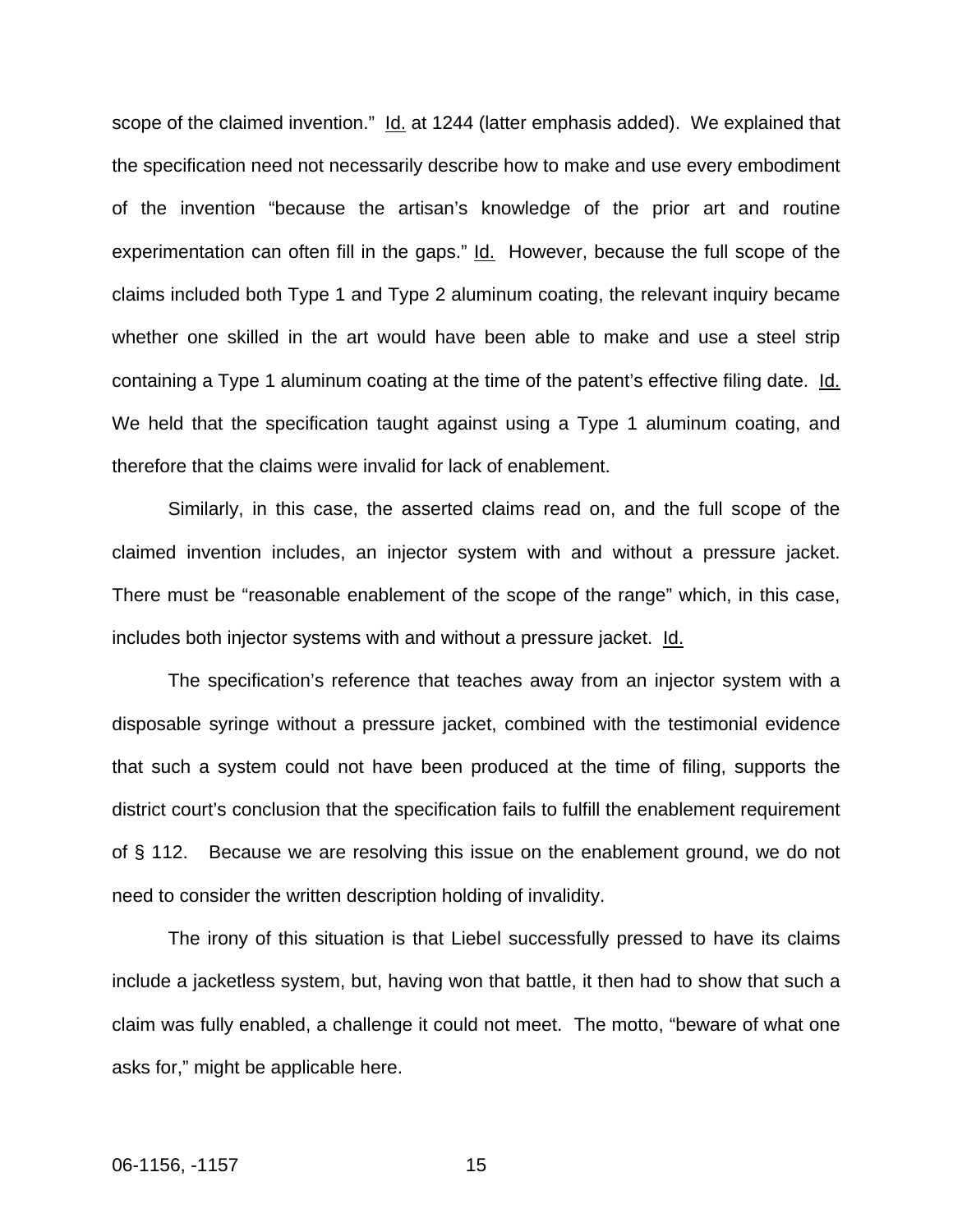### B. The Syringe-Sensing '612 and '197 Patents

 On appeal, Liebel argues that Medrad failed to provide clear and convincing evidence that the '858 patent anticipates the asserted claims of the syringe-sensing patents. In particular, Liebel asserts that the '858 patent does not disclose a control circuit that computes the location of the plunger within the syringe, stops the motor and plunger, or determines that the plunger is at the end of the syringe, as required by the claims.

 Medrad responds that the district court correctly decided that the '858 patent anticipates the asserted claims of the syringe-sensing patents. Medrad asserts that the the '858 patent expressly discloses an injector control that controls a motor and plunger by computing the location of the plunger. Medrad also asserts that the district court held that measuring actual plunger movement is accomplished by "long-established potentiometer technology," and that the '858 patent incorporates two patents that discuss measuring plunger movement. Medrad finally contends that the '858 patent discloses detecting the same physical indicia as the syringe-sensing patents.

We agree with Medrad that the district court correctly determined that there is no genuine issue of material fact that the '858 patent anticipates<sup>[2](#page-16-0)</sup> the asserted claims of the syringe-sensing patents. A determination that a patent is invalid as anticipated under 35 U.S.C. § 102 requires that a prior art reference disclose every limitation of the claimed invention, either explicitly or inherently. Telemac Cellular Corp. v. Topp Telecom, Inc., 247 F.3d 1316, 1327 (Fed. Cir. 2001). The prior art reference in this

<span id="page-16-0"></span> $\frac{1}{2}$  $P^2$  Because we determine that the asserted claims of the syringe-sensing patents are invalid by reason of anticipation by the '858 patent, we need not address written description or enablement issues, which were the other grounds on which the district court found the syringe-sensing patents to be invalid.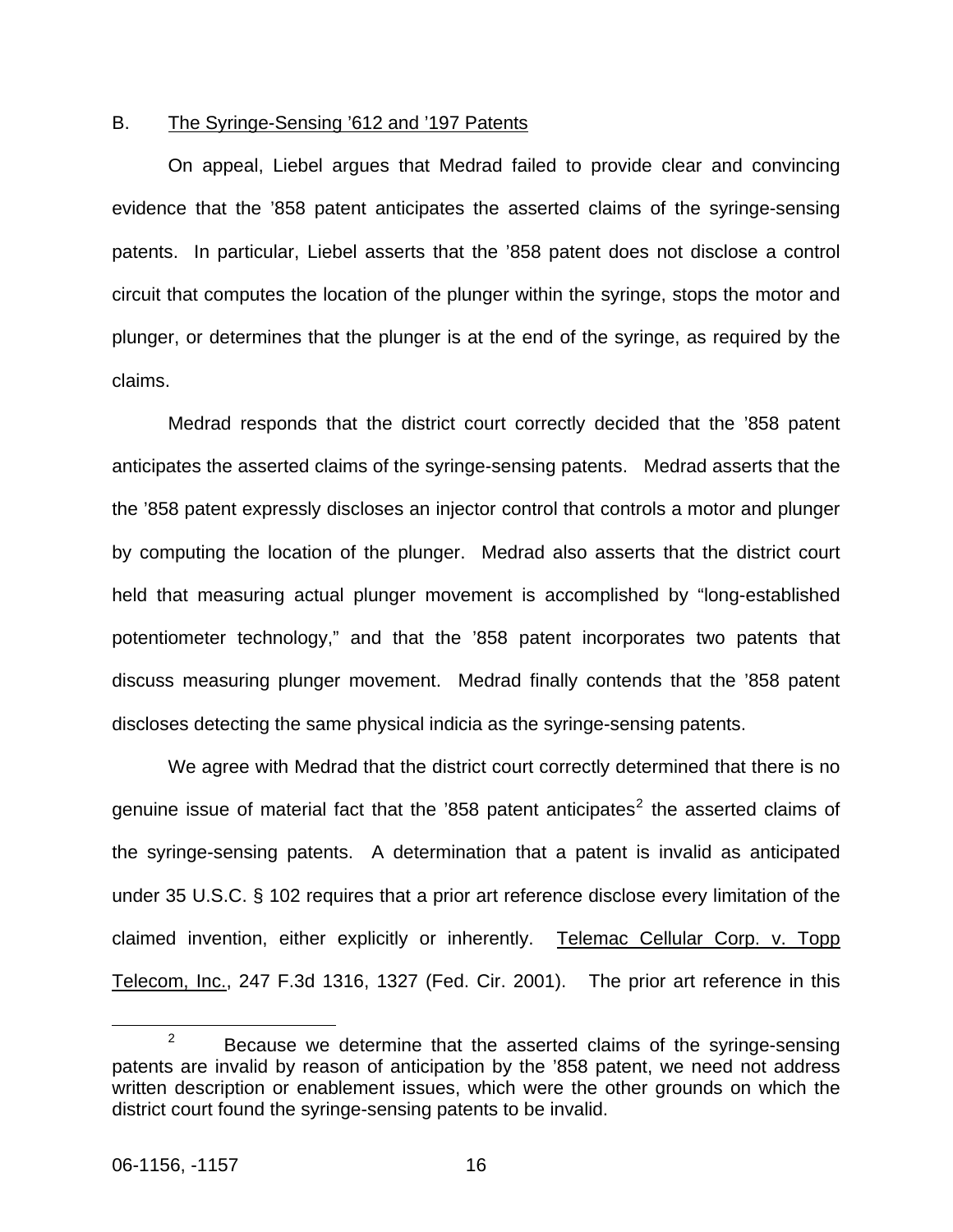case is Medrad's '858 patent, which was cited to the PTO during the prosecution of the syringe-sensing patents. Although the burden of showing invalidity is "especially difficult" when the prior art reference was before the examiner during prosecution, we find that Medrad has met that burden here. See Glaxo Group Ltd. v. Apotex, Inc., 376 F.3d 1339, 1348 (Fed. Cir. 2004).

Liebel first argues that the '858 patent fails to disclose the closed control circuit that computes the location of a plunger, as required by claim 7 of the '612 patent. We disagree. There is no genuine issue of material fact as to what the '858 patent discloses. The '858 patent discloses a syringe that is rotatably mountable on a front wall of an injector housing with an interference fit. Although that patent expressly mentions an injector controller, it does not discuss the details of how the controller interacts with the motor and plunger. However, the '858 patent incorporates by reference<sup>[3](#page-17-0)</sup> U.S. Patent 4,006,736, assigned to Medrad, which clearly does discuss the details of the control circuit and its interaction with the plunger. The '736 patent discloses a system for injecting fluid into a patient and it is replete with discussion of the control unit of that system operating the motor and tracking the plunger movement. For example, the patent expressly states that "as the motor drives the plunger, the potentiometer tracks it, so that the rate of movement and position may be derived." '736 patent, col.20 ll.21-24 (reference characters omitted). The '736 patent further states that "the volume circuit monitors the position of plunger after an injection begins to

<span id="page-17-0"></span> $\frac{1}{3}$  $3$  We have stated that "material not explicitly contained in the single, prior art document may still be considered for purposes of anticipation if that material is incorporated by reference into the document." Advanced Display Sys., Inc. v. Kent State Univ., 212 F.3d 1272, 1282 (Fed. Cir. 2000). We have further explained that material incorporated by reference "is effectively part of the host document as if it were explicitly contained therein." Id.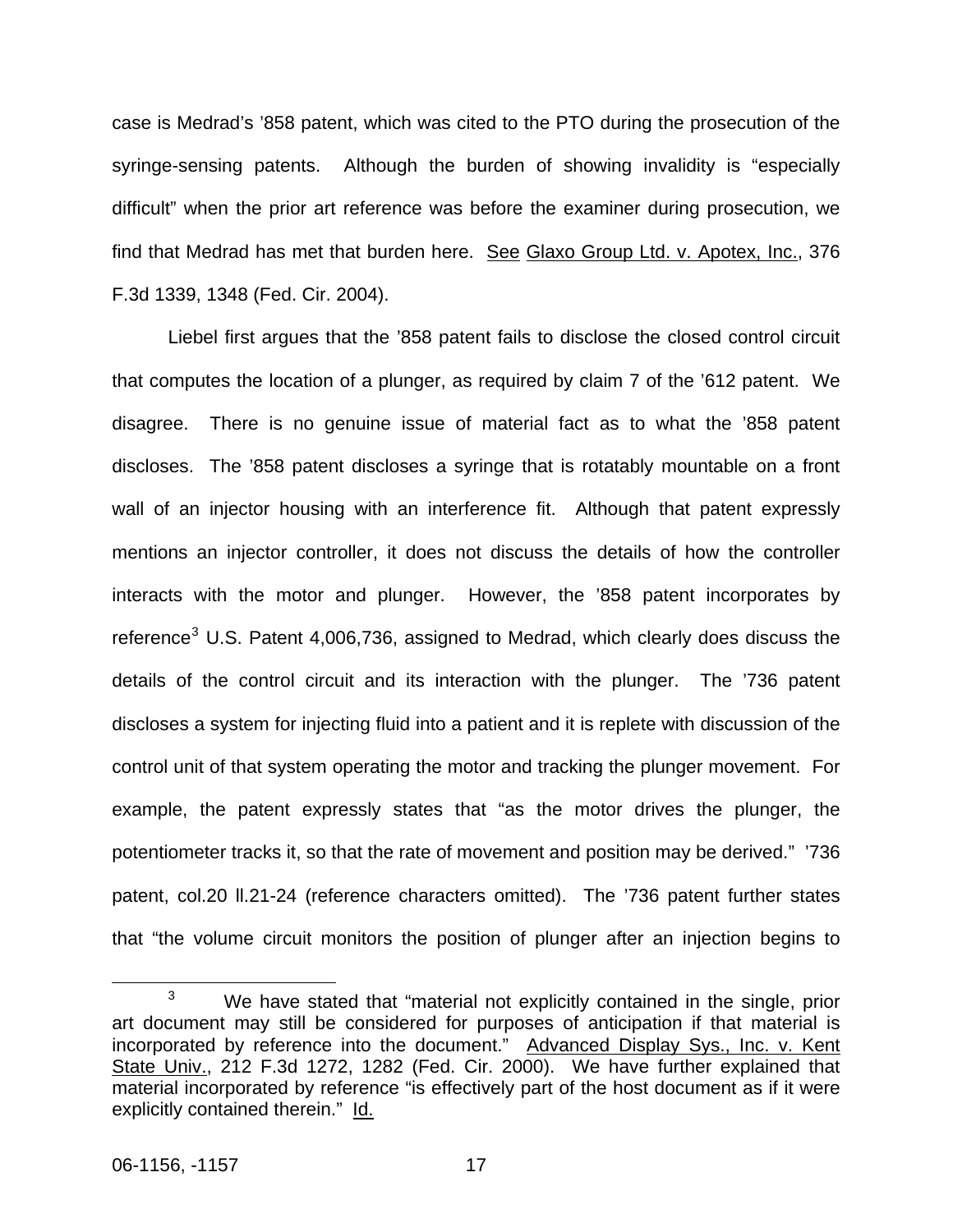determine how much volume of contrast media has been delivered. And when the plunger has delivered the set volume, the volume circuit sends a signal to the time circuit to stop injecting." '736 patent, col.19 ll.32-37 (reference characters omitted). The '858 patent, which incorporates by reference the '736 patent, therefore discloses a claimed control circuit that computes the location of a plunger. In addition, the limitation recited in some of the dependent claims of the syringe-sensing patents—using the control circuit to stop movement of the motor and plunger when the plunger is at the end of the syringe—is similarly disclosed in the '736 patent in the discussion pertaining to moving and retracting the plunger.

Liebel next asserts that the '858 patent fails to disclose physical indicia related to various parameters or properties of the syringe. We disagree again. In our claim construction, we determined that the term "physical indicia," as Liebel has argued, is not limited to indicia related to the length of the extender. Thus, the full scope of the claims includes the detection of physical indicia other than detection of the length of the extender. Those physical indicia recited in the claims are: the capacity of the syringe, the distance of the plunger from an end of the syringe, the amount of fluid in the syringe, and the end of the travel position of an injector ram coupled to the plunger.

The '858 patent discloses using an encoding device, such as a bar code, located on the syringe, and a sensor, located on the injector, for reading the encoded device and forwarding signals to the injector controller to modify the injector apparatus accordingly. '858 patent, col.6 ll.31-45. The '858 patent also states that as an alternative to the encoding device being a bar code with spaced bars, the encoding device can include raised surfaces corresponding to the spaced bars that would be read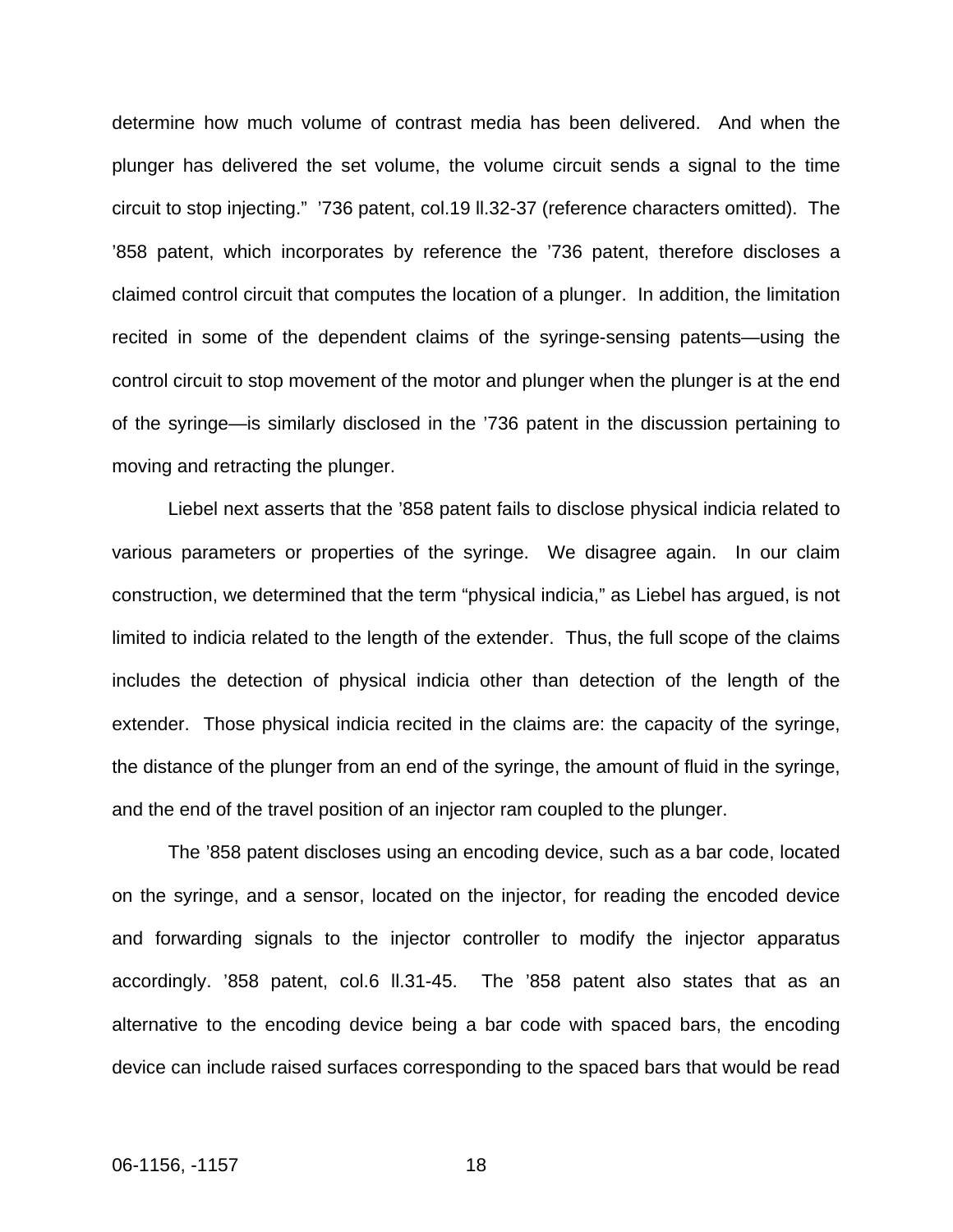by an injector sensor, or can include mechanically readable devices such as a slot, hold, or projection on the syringe or plunger that would send information concerning the type of syringe used to the circuits of the injector. '858 patent, col.6 ll.51-65. The '858 patent provides the following examples of the information that can be included in the encoding device: "dimensions of the syringe, content of the syringe in the case of a prefilled syringe, manufacturing information such as lot numbers, dates and tool cavity number, recommended contrast media flow rates and pressures, and loading/injection sequences." '858 patent col.6 ll.45-51. Thus, the '858 patent clearly discloses the detection of various parameters of the syringe through the use of a bar code or other marks on the syringe.

Liebel asserts that "dimensions of the syringe" are not the same as "capacity of the syringe," as recited in the asserted claims. As the district court observed, detecting dimensions of the syringe permits calculation of capacity using a basic volumetric formula. Moreover, the '858 patent expressly lists as an example of the type of information that can be included in the bar code the "content of the syringe," which can encompass the capacity of the syringe as well as the amount of fluid in the syringe. The '858 patent also states that the encoding device can include the "loading/injection sequences," which can encompass information related to the initial position of the plunger. Moreover, although the '858 patent only provides a few examples of the types of information that can be stored in the encoding device, the list is not exclusive and may include other information logically related to the "dimensions" of the syringe or the "content" of the syringe, such as the initial plunger position. Thus, there is no genuine issue of material fact that the '858 patent, including the disclosure of the '736 patent that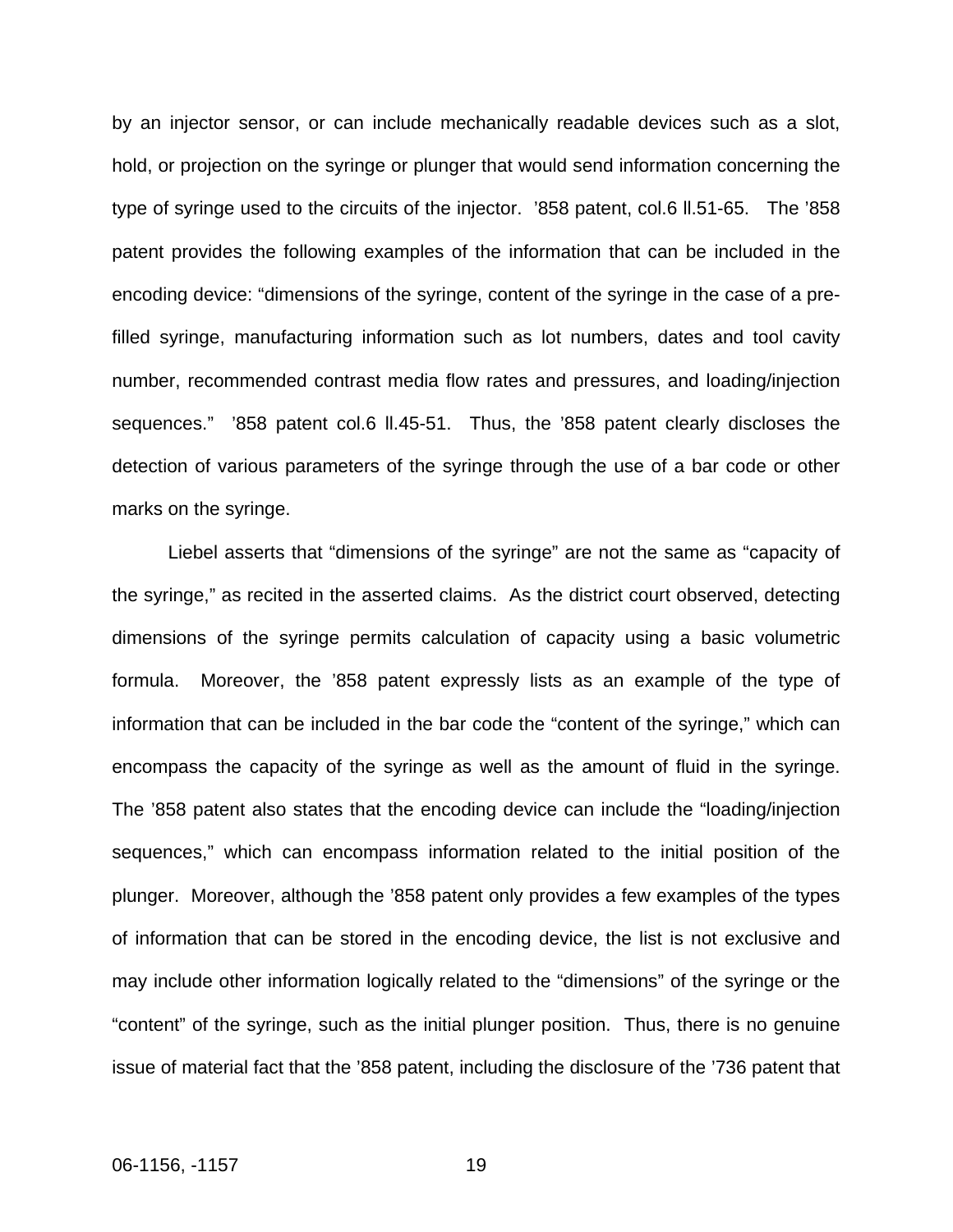is incorporated by reference, clearly discloses the limitations of the asserted claims of the syringe-sensing patents. The district court therefore did not err in concluding that the syringe-sensing patents are invalid for anticipation as a matter of law.

Liebel argued for a broad construction of the term "physical indicia" and in fact broadened its claims during prosecution to recite physical indicia other than those indicating the length of an extender. Once again, Liebel argued for a broad meaning, and succeeded, but suffers a Pyrrhic victory.

#### C. Cross-Appeals

Because we affirm the district court's conclusion that the asserted claims of the patents at issue are invalid, we need not reach Medrad's cross-appealed issues concerning infringement and inventorship, the latter actually being an alternative ground for a holding of invalidity, not a proper basis for a cross-appeal.<sup>[4](#page-20-0)</sup>

#### D. Inequitable Conduct

 Medrad finally argues that the district court should not have dismissed as moot its counterclaim asserting inequitable conduct. Medrad asserts that that counterclaim is independent and distinct from an invalidity claim, and it may be the basis for two additional remedies: a determination that the entire patent is unenforceable and an award of attorney fees under 35 U.S.C. § 285.

 We agree with the district court that the inequitable conduct counterclaim is moot. With regard to the argument that an inequitable conduct determination may render the entire patent unenforceable, Medrad admitted during oral arguments that such relief is

<span id="page-20-0"></span> $\overline{a}$ <sup>4</sup> Medrad concedes that the arguments made on infringement provide alternate bases to find in its favor and that the arguments need only be addressed if we were to reverse on the issue of validity. Reply Br. n.1